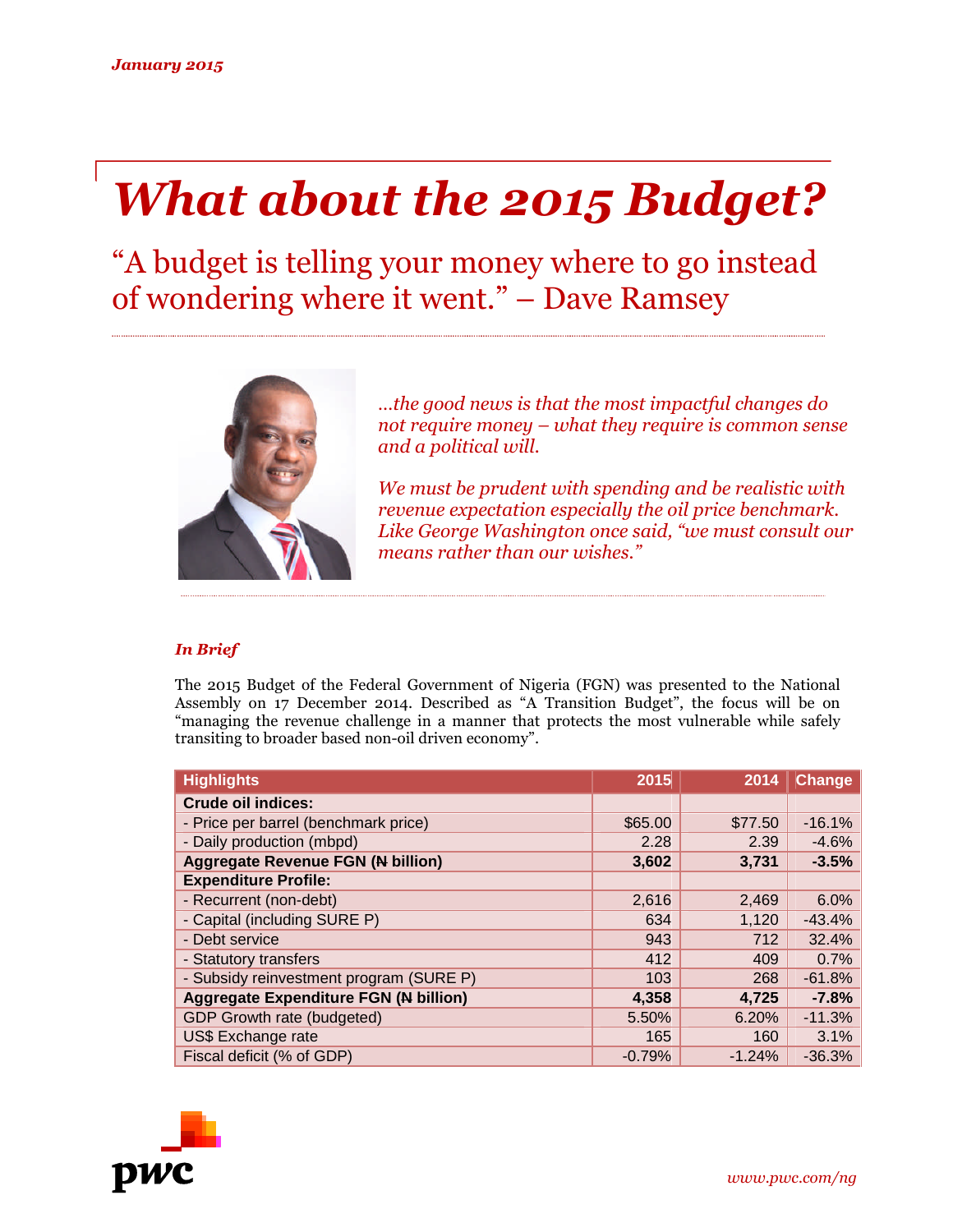## *Why is budgeting so important?*

When you fail to plan then you are invariably planning to fail. Without a plan of expected revenue from various sources and the allocations between competing demands, it is impossible to run a successful government. While planning does not guarantee success, failure to properly plan guarantees failure. According to the American financial author - Dave Ramsey, a budget is telling your money where to go instead of wondering where it went.

#### *Where does the money come from?*

Government revenue comes mainly from oil and taxes. Nigeria relies heavily on crude oil revenue to fund government spending. For the federal government (FG) only, the Budget proposal has aggregate revenue of N3.602 trillion made up of oil revenue of N1.918 trillion and non-oil revenues of  $\mathbb{N}1.684$  trillion (implying a ratio of 53% oil revenues to 47% non-oil). The oil revenue is made up of proceeds from Nigeria's crude sale as well as royalty and petroleum profit taxes from oil companies. Non-oil revenue which is mainly other taxes includes companies income tax, capital gains tax, share of value added tax and customs duties.

Total revenue collection is over N10 trillion (including amounts to be shared to states and local government). For states, their revenues come from share of oil revenue and internally generated revenue mostly personal income tax and land taxes. Due to the heavy reliance on revenue sharing from the centre, the decline in oil revenue has significant implications for states. Unfortunately we do not pay sufficient attention to budgeting at the states level. Who knows what crude oil benchmark they based their 2015 budgets on?

#### *Where does the money go?*

The FG has proposed an aggregate expenditure of N4.358 trillion for 2015. This expenditure figure consists of N412 billion for Statutory Transfers (for the National Assembly, Judiciary etc.),  $N943$  billion to service debts,  $N2,616$ billion for Recurrent (personnel cost and running expenses) and N634 billion for Capital Expenditure (development projects inclusive of SURE-P). The broad expense headings are similar at the states level.

Compared to 2014, total expenditure is down by 8% while recurrent expenditure is up by 6.5% and a significant decline in capital expenditure by 43%.

Government plans to curb recurrent expenditure through cuts in international travels and

training, reduce nonessential administrative expenditure, and rationalisation of agencies. It was reported that  $N185.4$  billion has been saved from these measures and over 60,450 ghost workers have been weeded from 359 ministries, departments and agencies.

Although these are commendable steps, more drastic measures are required to make a real impact and reverse the trend of increasing recurrent expenditure and decline in capital expenditure. This will require making difficult decisions and reassessing the expenditure profiles of all arms of government especially the Executive and the Legislature.

The proposed increase in debt service expenditure is 32.4% compared to 20.3 % in the 2014 Budget estimate. The cost of servicing debt has been on the increase in the past three years and is expected to gulp about 26% of 2015 aggregate revenue of the federal government. The national Debt Management Office attributed the high debt profile to six factors: Inefficient trade and exchange rate policies, unfavourable exchange rate movements, unfavourable interest rate movements, poor lending and inefficient loan utilisation, poor debt management practices, and accumulation of arrears and penalties.

Given that the budget deficit as currently proposed (N755 billion) is more than the capital expenditure budget  $(X 633$  billion), this means government will have to borrow to fund even part of recurrent expenditure.

Even though Nigeria's overall debt to GDP ratio is well below the global benchmark, it is a source of concern to see that debt service to projected government revenue for 2015 is about 26%. Put differently, we will spend about a quarter of our earnings  $(Nq43$  billion) to service debt, much more than the entire budget for capital expenditure of  $\frac{N}{33}$  billion. In my view this is the true measure of Nigeria's debt burden and a reflection of our capacity or lack thereof to increase borrowing. We really should not be comparing ourselves with other countries on the basis of debt to GDP ratio given that many of those countries borrow at close to 0% interest rate and therefore have lower debt burden.

## *What are the assumptions?*

The FG projected a GDP growth rate of 5.5% for 2015 down from over 6% from 2014. Despite the significant decline in oil prices from about \$115 per barrel in June 2014 to now below \$50 per barrel, the 2015 Budget is still based on a benchmark of \$65 per barrel on the expectation that crude oil prices are expected to average about \$65 to \$70 in 2015. Oil prices continue to